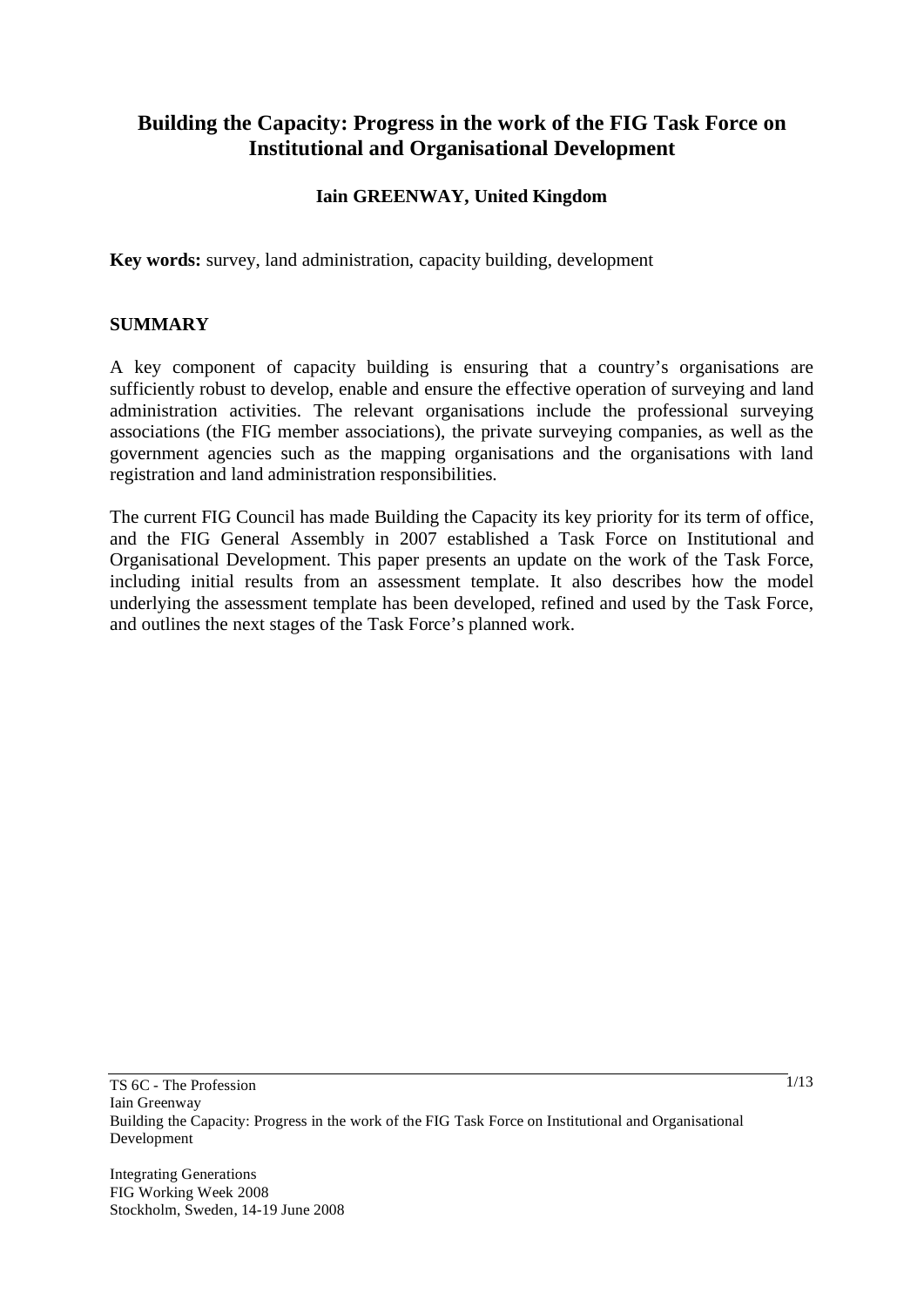# **Building the Capacity: Progress in the work of the FIG Task Force on Institutional and Organisational Development**

### **Iain GREENWAY, United Kingdom**

# **1. INTRODUCTION**

Previous papers by the author and others (for instance, Enemark and Greenway, 2006; Greenway and Enemark, 2007) have explored the area of capacity building, noting that this consists of the key components of capacity assessment and capacity development. The papers have suggested that sufficient capacity needs to exist at three levels: a societal (systemic) level; an organisational level; and an individual level; with all three needing to be in place for capacity to have been developed.

UNDP (1998) offers this basic definition of capacity: "Capacity can be defined as the ability of individuals and organizations or organizational units to perform functions effectively, efficiently and sustainable." Recognising the vital importance of building capacity, the current FIG Council has taken this as its key theme for its 2007-2010 term of office, and in 2007 the FIG General Assembly established a Task Force on Institutional and Organisational Development. This Task Force is predominantly exploring the organisational level of the three set out in the previous paragraph, although it can only do this effectively by also considering linkages up to the societal level, and down to the individual level.

Many donor projects have not managed to build sustainable capacity in countries and organisations, and so can perhaps be deemed to have failed. The Task Force therefore has a key focus on how capacity can be developed in a sustainable manner.

This paper provides some background to the role and scope of the Task Force, but does not unduly repeat content of previous papers. It then describes a self-assessment template that has been developed by the Task Force and others, summarises some early results of the template, and then outlines what the next stages of the Task Force work will be.

Integrating Generations FIG Working Week 2008 Stockholm, Sweden, 14-19 June 2008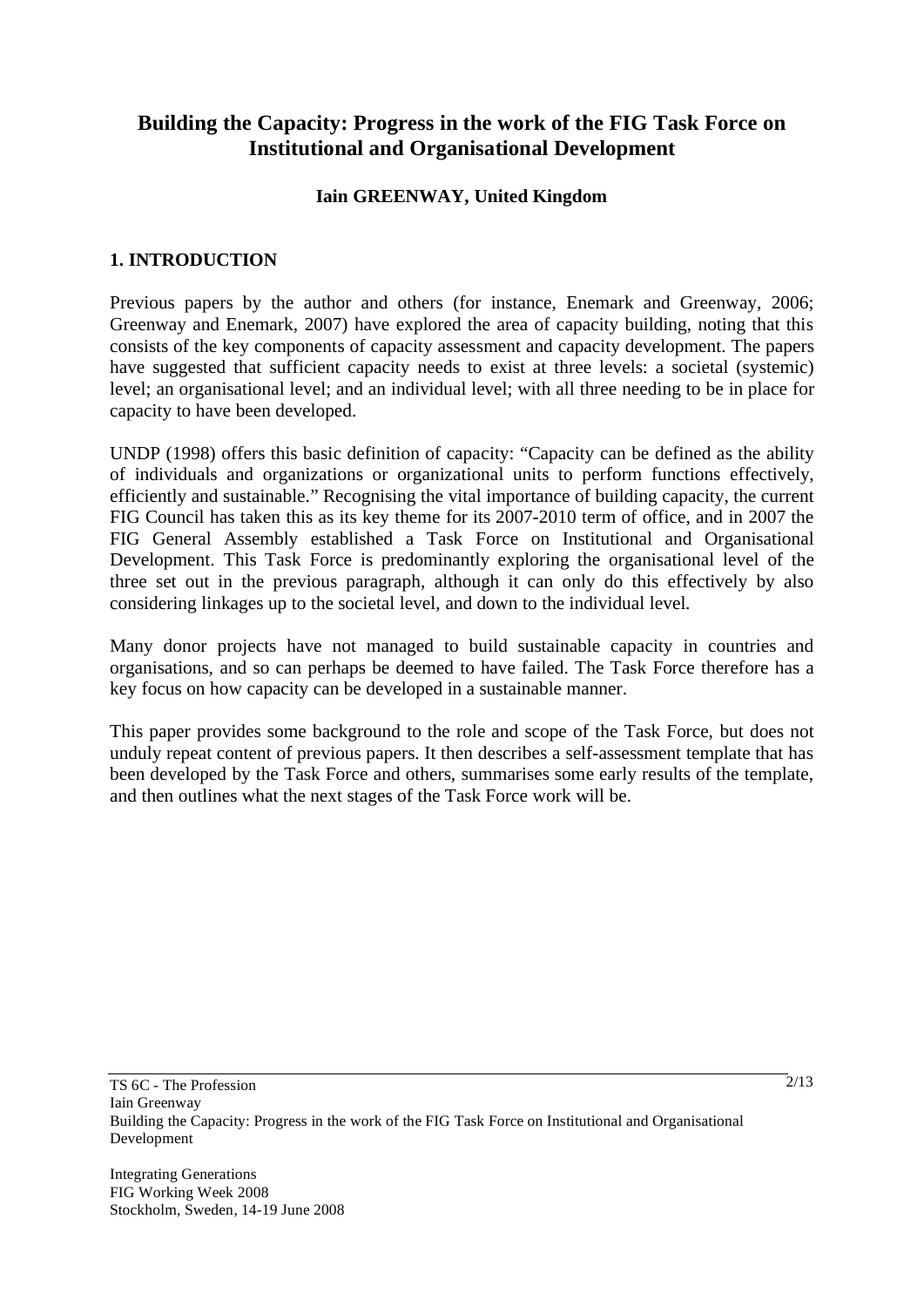# **2. THE SCOPE AND ROLE OF THE TASK FORCE**

The Task Force has constrained its work in two ways: that it is considering the field of Land Administration; and that it is considering the (institutional and) organisational level of capacity. The sections below provide further descriptions of these two terms, as context for the following description of Task Force work to date and future plans.

### **2.1 Land Administration**

Land administration is part of the infrastructure that supports good land management. The term Land Administration refers to the processes of recording and disseminating information about the ownership, value and use of land and its associated resources. Such processes include the determination of property rights and other attributes of the land that relate to its value and use, the survey and general description of these, their detailed documentation and the provision of relevant information in support of land markets. Land administration is concerned with four principal and interdependent commodities – the tenure, value, use, and development of the land – within the overall context of land resource management.



Integrating Generations FIG Working Week 2008 Stockholm, Sweden, 14-19 June 2008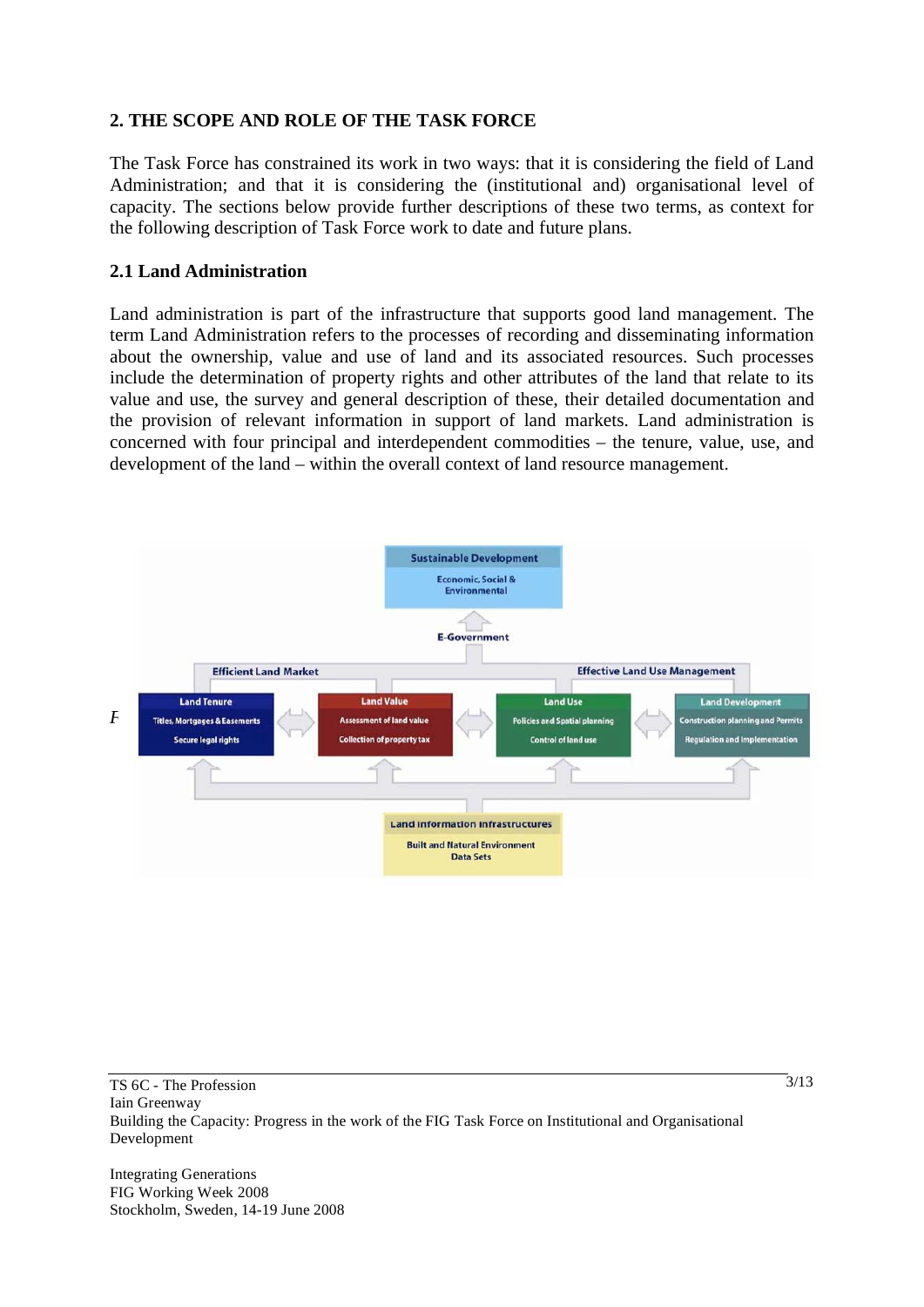The day to day operation and management of the four land administration elements includes national agencies, regional and local authorities, as well as the private sector in terms of e.g. surveying and mapping companies. The functions include:

• the allocation and security of rights in lands; the geodetic surveys and topographic mapping; the legal surveys to determine parcel boundaries; the transfer of property or use from one party to another through sale or lease;

• the assessment of the value of land and properties; the gathering of revenues through taxation;

• the control of land use through adoption of planning policies and land use regulations at national, regional and local levels;

• the building of new physical infrastructure; the implementation of construction planning and change of land use through planning permission and granting of permits.

The importance of capacity development in surveying and land administration at the organisational level was usefully quantified in Great Britain (OXERA, 1999) by research that found that approximately £100 billion of Great Britain's GDP (12.5% of total national GDP, and one thousand times the turnover of OSGB) relied on the activity of the Ordnance Survey of Great Britain. Less exhaustive studies in other European countries have pointed to similar figures. The importance of geographic information continues to grow, with a range of SDI initiatives at local, national, regional and global level, so there is reason to believe that the figures would be increased rather than reduced if the GB study were to be repeated today. With these very significant numbers, as well as the central importance of sound land management, the importance of solid, sustainable organisations in the field of surveying and land administration is clear.

# **2.2 'Institutional' and 'Organisational'**

Institutional and organisational development is about capacity development at the organisational level. Such development measures cannot, however, ignore the societal and individual levels.

More specifically, for the purposes of this paper, institutional development relates to the enhancement of the capacity of national surveying and mapping agencies and private organisations to perform their key functions effectively, efficiently and sustainable. This requires clear, stable remits for the organisations being provided by government and other stakeholders; these remits being enshrined in appropriate legislation or regulation; and appropriate mechanisms for dealing with shortcomings in fulfilling the remits (due to individual or organisational failure). Putting these elements in place requires agreement between a wide range of stakeholders, in both the public and private sectors, and is a nontrivial task.

Organisational development relates to the enhancement of organisational structures and responsibilities, and the interaction with other entities, stakeholders, and clients, to meet the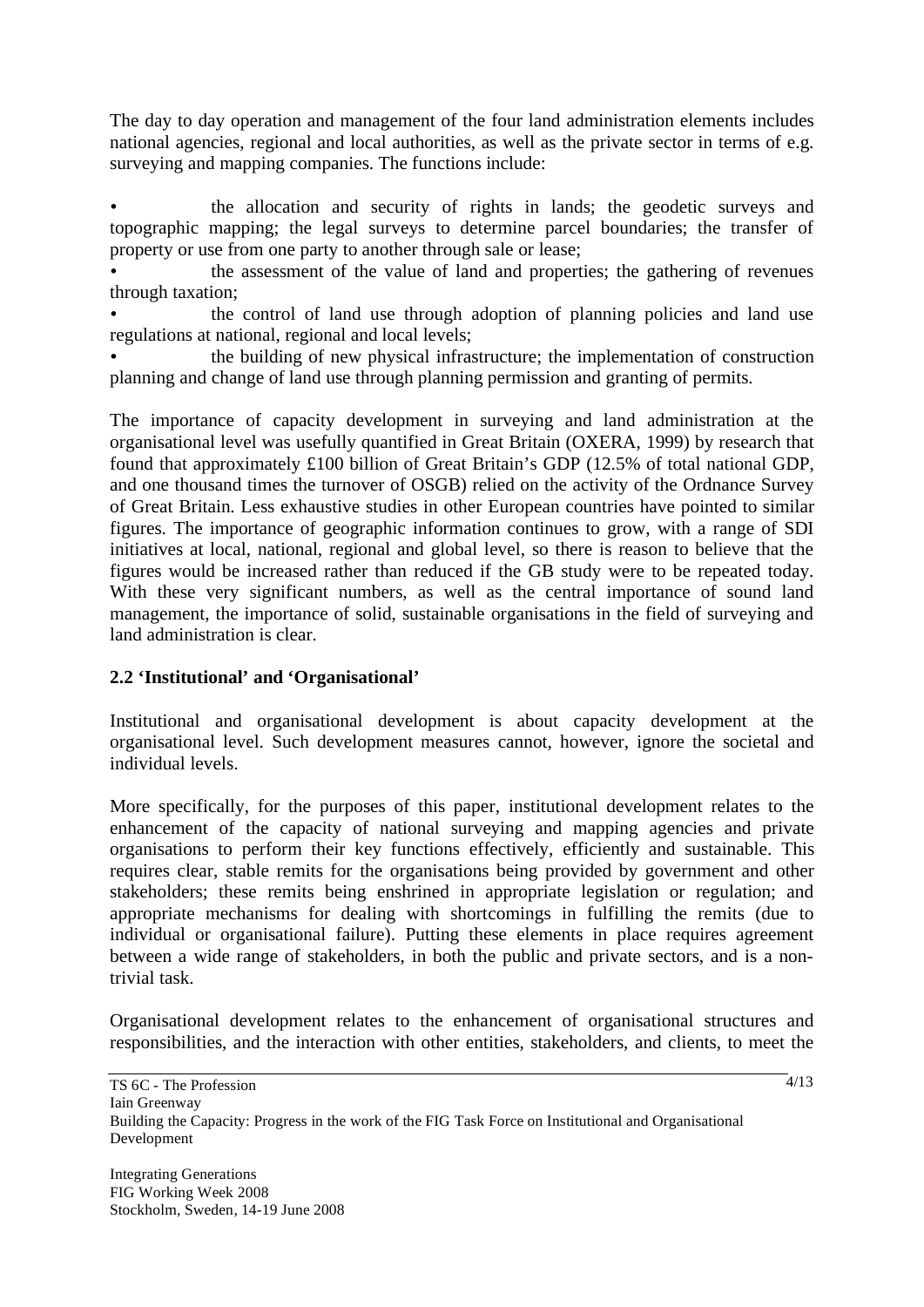agreed remits. This requires adequate, suitable resourcing (in staffing and cash terms); a clear and appropriate organisational focus (to meet the agreed remit of the organisation); and suitable mechanisms to turn the focus into delivery in practice (these mechanisms including organisational structures, definition of individual roles, and instructions for completing the various activities).

One useful and succinct model for putting in place suitable measures to enable and underpin organisational success is that developed by the UK Public Services Productivity Panel (HMT, 2000). This recognises five key elements which need to be in place:



Figure 2: A Performance Management Model (HMT, 2000)

- *Aspirations* to stretch and motivate the organisation
- *A coherent set of performance measures and targets* to translate the aspiration into a set of specific metrics against which performance and progress can be measured
- *Ownership and accountability* to ensure that individuals who are best placed to ensure delivery of targets have real ownership for doing so
- *Rigorous performance review* to ensure that continuously improving performance is being delivered in line with expectations
- *Reinforcement* to motivate individuals to deliver the targeted performance.

Of course, defining and implementing the detail in any one of the above items is a significant task, and all must be in place if the organisation is to succeed. By putting the appropriate mechanisms and measures in place, and continuously challenging and improving them,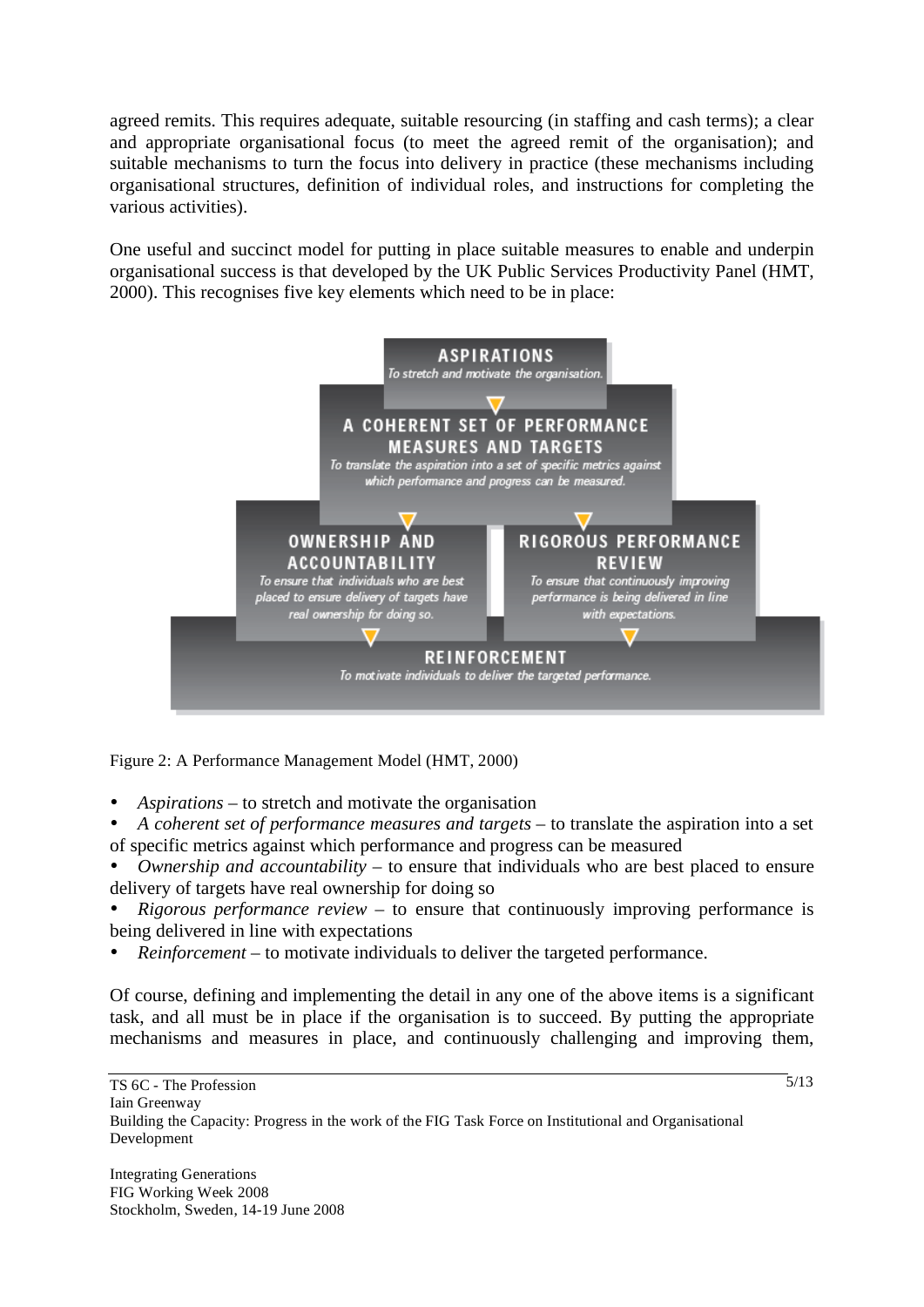organisations can ensure that they effectively turn inputs into outputs and, more importantly, the required outcomes (certainty of land tenure etc).

All organisations need continuously to develop and improve if they are to meet, and continue to meet, the needs of their customers and stakeholders. In the land administration field, there are many examples of under-resourced organisations unable to respond effectively to stakeholder requirements, thereby leading to a lack of access to official surveys and land titling (leading to unofficial mechanisms being used, or a total breakdown in efficient land titling). There is a need to provide appropriate assistance to enable the necessary capacity to be built and sustained by such organisations (once the need for such capacity has been accepted by the funding bodies), given the key role of their operations in underpinning national development. A range of methods exist, including releasing internal resources for this work (if suitable resources exist), or external support.

# **2.3 An example of successful capacity building**

An example of the successful development of sustainable capacity is work in recent years in Swaziland (Mhlanga and Greenway, 1999). Prior to 1995, the UK Government had provided long-term support for Swaziland's Surveyor General's Department (SGD). The retirement of the expatriate then holding the position of Deputy Surveyor General created the opportunity for exploring other mechanisms for developing sustainable organisational capacity. The UK Government agreed to fund a series of short-term consultancy inputs, to supplement the ongoing work of two expatriate technical cooperation officers. The series of visits (approximately 12 in all, involving more than 10 different consultants but with continuity provided through an overall lead consultant) made good progress, and allowed the Department to feel confident, in 1999, that it could continue its work without the need for expatriate input. The consultancy visits worked in a large number of areas (the ability to provide input from a range of consultants in this regard being a strength over longer-term inputs). The work and outputs included:

• *A thorough review of the strengths, weaknesses and external impacts on the SGD,* including interviews with a wide range of staff and other stakeholders (including senior officials, private sector surveyors and customers). From this review, a number of work packages were agreed, and progressed (with periodic review and revision of priorities) over the following four years.

• *The creation of a clear vision, mission and aims for the SGD*, to provide a clear focus for its work. This was shared with all staff in the SGD through a series of workshops and briefings. A key element in the work was the marking, by senior managers, of the Department's performance in 1995 against each of the aims, providing a powerful means of focusing required effort on improvement, alongside consolidating areas of good performance.

• *Creation of a business plan for the Department*, to ensure progress towards the vision and aims.

• *Fundamental restructuring of the Department,* with a change of managerial hierarchy, the deletion of old positions and the creation of a range of new positions. The new structure

Integrating Generations FIG Working Week 2008 Stockholm, Sweden, 14-19 June 2008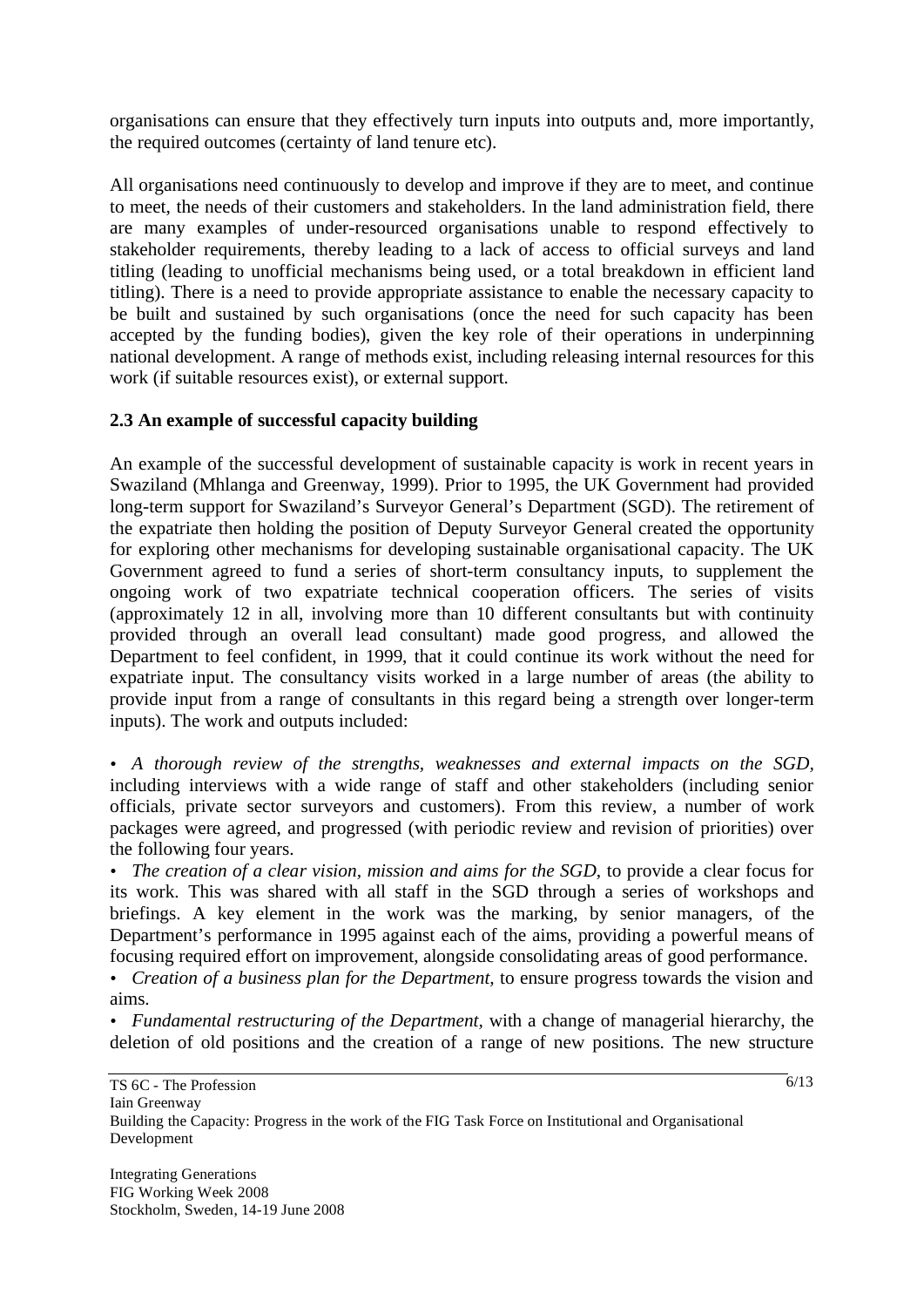supported career progression as well as effective delivery of the outputs required. Alongside this, policies for staff development and retention were developed and implemented. The development of these, and all of the other changes, were through interactive workshops, so that the senior Swazi staff of the Department felt strong ownership of the results, and could effectively argue for them in discussions with the central civil service and with SGD staff.

• *The creation of revised policies to guide SGD work* – these included policies on survey control, map revision, map specification, and marketing (including pricing).

• The *implementation of clear performance measures*.

• *Support for the completion of the cadastral database, and the implementation of digital map revision systems.* 

The work in Swaziland reflected the breadth of organisational development set out in the model described in the previous section. Key lessons learned from the work were that longterm consultancy input can easily become counter-productive, with the individuals drawn into line management roles, leading to limited transfer of skills and therefore not providing sustainable capacity development. In contrast, short-term visits require local managers to focus on completion of agreed actions between visits. Another key lesson was that management confidence, as well as competence, is crucial to success – and that building such confidence is therefore a necessary element in successful projects. In addition, a clear progression from vision to aims to objectives is essential for success.

This case study provides confidence that appropriate efforts can build, in a sustainable way, the required capacity, in this case with limited local and external resources being available.

# **3. A FRAMEWORK TO ASSESS CURRENT CAPACITY**

As described in section 1 of this paper, capacity development consists of two stages: capacity assessment and then capacity development. Given the broad field of Land Administration, and the broad range of organisations and countries involved, it was vital that the Task Force also followed these two stages in its work. The first stage for the Task Force was therefore to assess current capacity, and to ascertain if the weak and the strong areas differed or were similar through countries and regions. Only then could the Task Force focus its work on the areas where it could make most difference.

# **3.1 Development of a model**

A model through which to assess capacity was developed in close conjunction with ITC from the Netherlands, and was tested at a workshop at the Cambridge Conference of National Mapping Organisations in July 2007. The ITC model had been developed in conjunction with UN Agencies and considered the three levels of societal (systemic), organisational and individual. On another axis, it considered five components of capacity:

• The capacity to conceptualise and formulate policies, legislation, strategies and programmes;

The capacity to implement policies, legislation and strategies;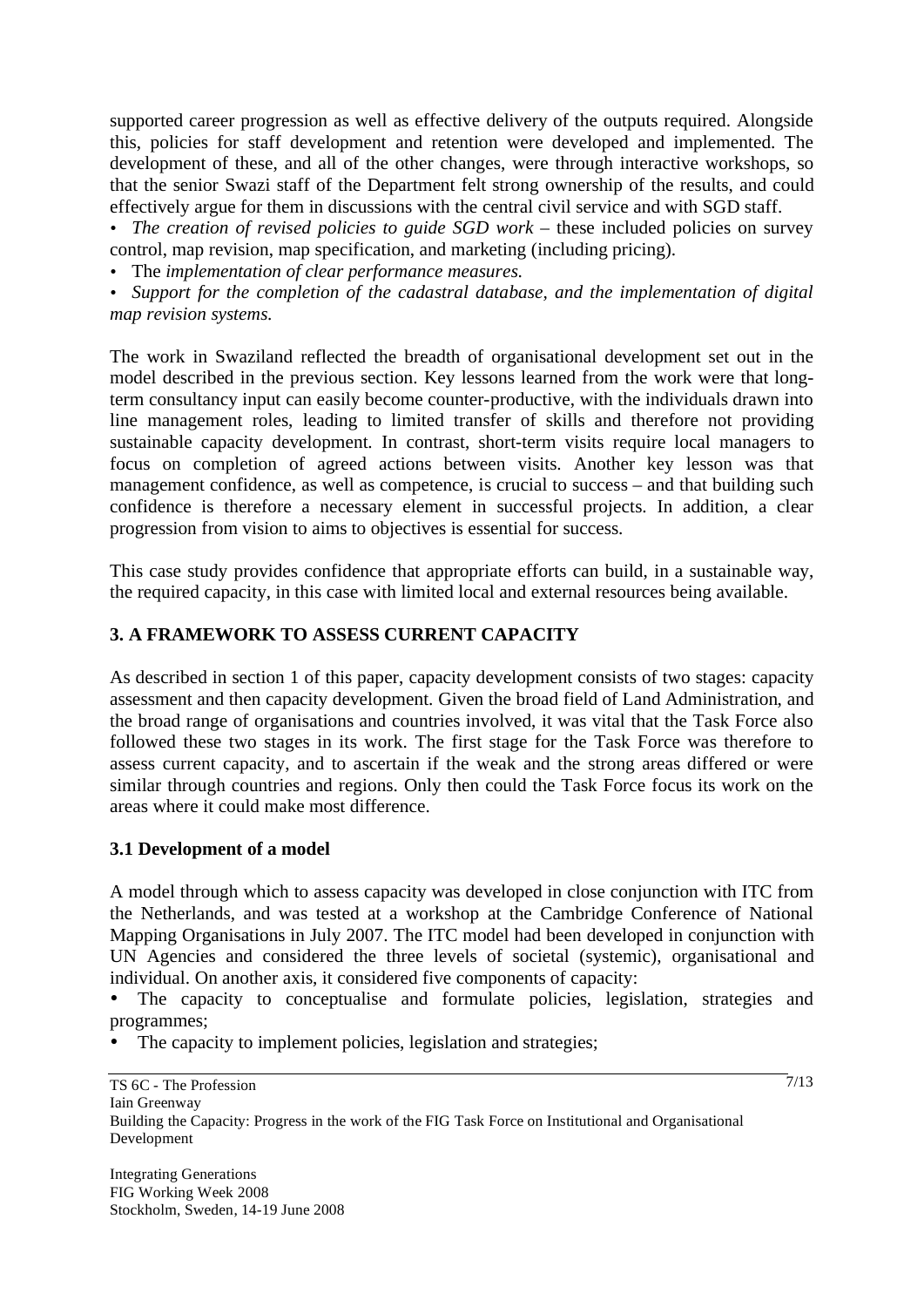- The capacity to build consensus among all stakeholders;
- The capacity to generate and mobilise geoinformation and knowledge; and
- The capacity to monitor, evaluate, report and learn.

These five components can perhaps be seen as the five sequential but overlapping steps to develop land administration policy and implement it successfully.

The model was well received at the Cambridge Conference workshop but comments made by participants, along with reference to other published material (particularly Enemark and van der Molen, 2006; and Enemark and Williamson, 2004), led the Task Force to make some further refinements to it. The Enemark and van der Molen paper usefully sets out a series of self-assessment questions in a range of areas, but the Task Force felt that it was too binary a model (most questions required a Yes or No answer) to gather the richness of input that the Task Force required. The Task Force therefore considered whether respondents to a selfassessment template could be asked to choose one statement, from a set of four, which most closely reflected the situation in their country. A test of this on Task Force members led to the conclusion that respondents often felt that choosing one statement was difficult in that elements of different statements applied. In conjunction with Professor Spike Boydell from the University of Technology, Sydney, the Task Force therefore considered other options such as Likert scale (agree/ disagree) responses for various statements. This was also tested on Task Force members but felt to be too cumbersome for effective completion. The format that was used in the on-line survey that went live via the FIG website in March 2008 was therefore that respondents were asked to rank agreement (1-4) with sets of four statements. This was felt to give an appropriate balance between richness of response, and keeping completion time to a sensible period.

The Task Force also considered the five elements of capacity in the Cambridge Conference model (noting that most authors have settled on the three levels of capacity) and refined it into six elements, those being:

- The development of appropriate land administration policy and legislation;
- The conversion of those policies and legislation into strategies, systems and programmes;
- Agreeing the split of activity between different stakeholders;
- The production of the necessary outputs (for instance, accurate and current surveys, land registers and valuation lists);
- The effective use of those outputs; and
- Ensuring effective learning and improvement.

The reader will see that the first element of the Cambridge model has, in effect, been split into two, with the others retained (albeit with some wording changes).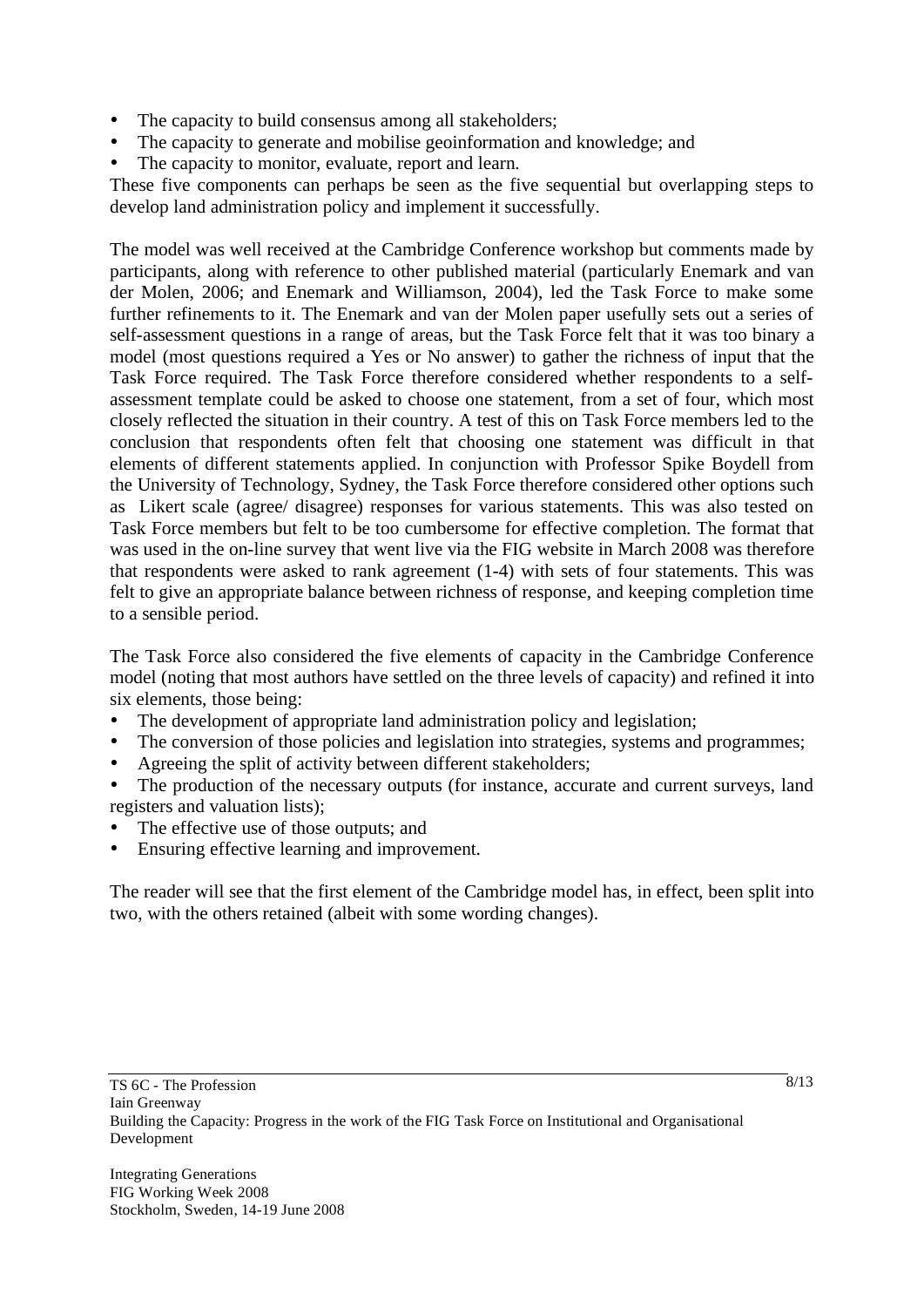# **3.2 Implementation of the model**

In the assessment template as published by the Task Force, four statements appear for each of 18 areas (each of the six elements above, at each of the three levels). Respondents are asked to rank the statements 1-4 in terms of how well the statements reflect the situation in their country/ state. Two examples of the four statements are given below:

Policy development at the systemic level:

• Government and professional coordination and leadership are lacking, meaning that policy and legislation development is disjointed and reactive

There is communication between organisations but with suspicion, meaning that policy development is driven by dominant organisations

• Organisations work together but without coherence, meaning that useful policy is developed but it takes longer than it need

• Government and other organisations work together in an organised manner on land issues, meaning that there is timely and clear policy development

Effective use of outputs at the organisational level

• Each organisation does not effectively understand its key stakeholders, and does not have systems in place to learn from them about their needs

• Each organisation has a level of understanding of stakeholder needs but does not grasp the full requirements, and therefore does not effectively meet their needs

• Each organisation understands stakeholder needs but is not always effective at balancing the conflicts between them, and at adapting to changes in requirements

• Each organisation fully understands stakeholder needs and is effective at prioritising the trade offs between them, meaning that the benefits available are realised in the best possible way

#### **3.3 Initial results**

At the time of writing, the online assessment template has been available for two weeks. In that time, 31 individuals have commenced the survey but only 10 have completed it. Those beginning a response include individuals from Canada, The Netherlands, UK, Colombia, Denmark, Nepal, Ukraine, Finland, Ghana, Egypt and Swaziland. There is therefore an encouraging breadth of responses, but the poor completion rate of those who started is something that the Task Force will investigate. The initial results from the 10 completed surveys show generally a close agreement between the answers provided by the different respondents, with the 'best' answer (the template presents the answers in a random order) being the least selected in every set. This is perhaps to be expected, as the 'best' answer often reflects an ideal situation. The summary table below gives a feel of the responses to date. A more substantive analysis will be completed in the coming weeks and presented in the Stockholm Working Week.

Integrating Generations FIG Working Week 2008 Stockholm, Sweden, 14-19 June 2008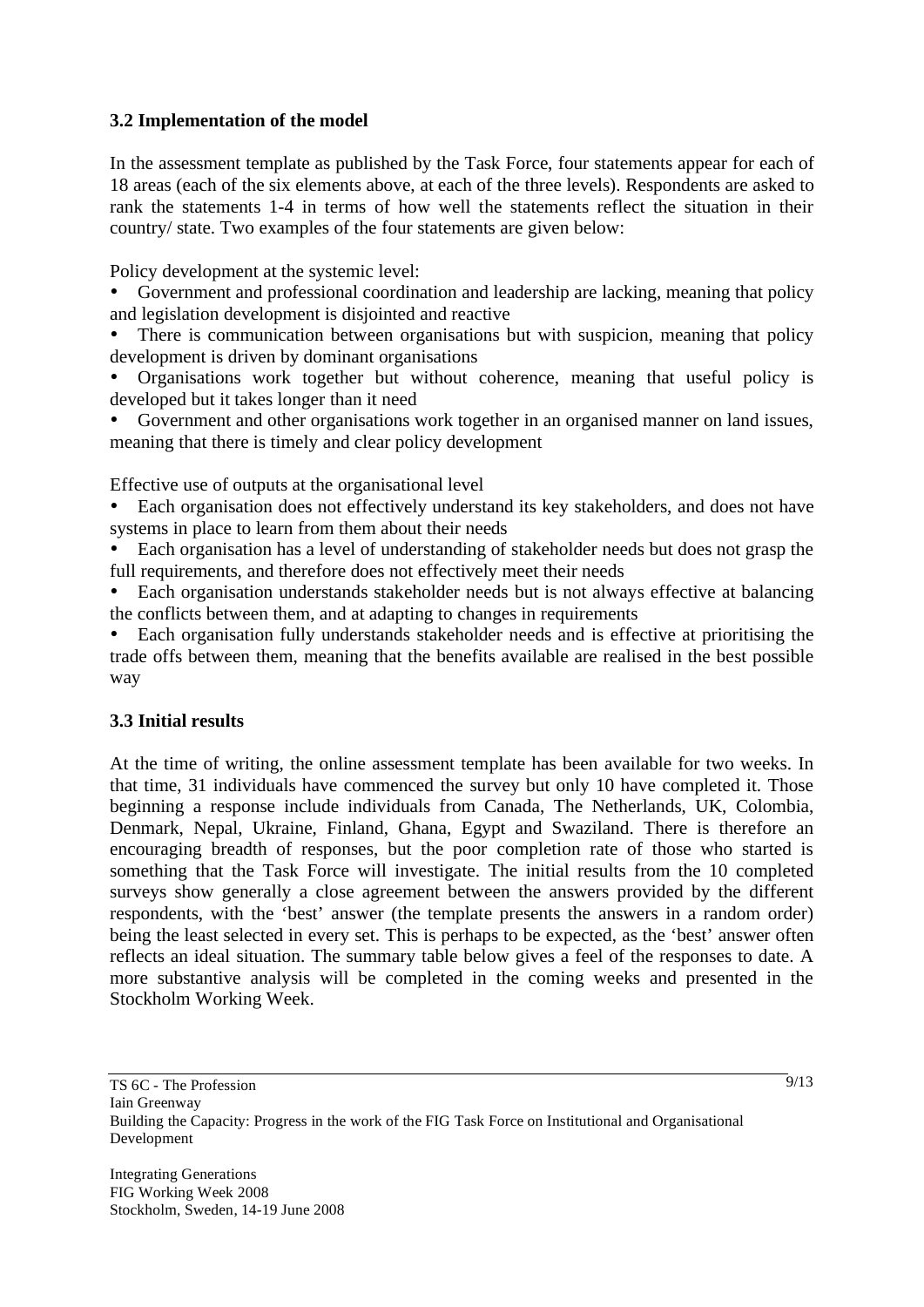|                                   | <b>Societal</b> | Organisational | <b>Individual</b> |
|-----------------------------------|-----------------|----------------|-------------------|
| <b>Policy development</b>         |                 |                |                   |
| <b>Conversion into programmes</b> |                 |                |                   |
| <b>Division of work</b>           |                 |                |                   |
| <b>Producing outputs</b>          |                 |                |                   |
| Use of outputs                    |                 |                |                   |
| Learning                          |                 |                |                   |

Figure 3: the most commonly selected answers (where 1 is the 'worst' answer and 4 the 'best' answer*)* 

The figure above suggests that it is the way in which organisations work together that is perhaps the weakest area, but that there are very few strong areas. To repeat the health warning, the results above are on a preliminary sample of results, and are designed to show the types of results that will be able to be derived from the assessment template.

### **4. NEXT STEPS**

The Task Force will, in Stockholm during the Working Week, consider how it can most effectively respond to the priorities derived from the assessment template results. In this consideration, one balance to be struck will be between the intensity of interaction that is possible, against the reach that the Task Force can achieve. For example, mentoring is a high intensity activity but the reach (given finite numbers of mentors) is limited. By contrast, provision of information is low intensity but high reach.

Some of the options being considered by the Task Force are:

• Running workshops to assist managers to determine the key challenges in the development of their organisations to meet national needs, and to give them the tools and confidence to respond to those challenges;

• Creating best practice guides on, for instance: implementing organisational development; managing technical change; sourcing funding for investment; and effectively creating networks across and between relevant organisations;

• Making links between those who are willing and able to travel to developing countries to support their organisations in their development activity, the developing country's organisations, and possible sources of funding.

Another key tool is the Internet, and in particular knowledge portals and the like. The GSDI Association has established such a portal. The Task Force membership includes an individual who is very active in the GSDI Association, and one option which will be progressed by the Task Force is making a range of material available via the GSDI Portal.

The Task Force also has other links which will be used to expand its reach. These include:

• World Bank – coordinating with FIG's efforts to build closer links with the World Bank, and recognising that a key requirement of many of the Bank's projects is for there to be stable and sustainable institutions;

 $\frac{1}{10}$ /13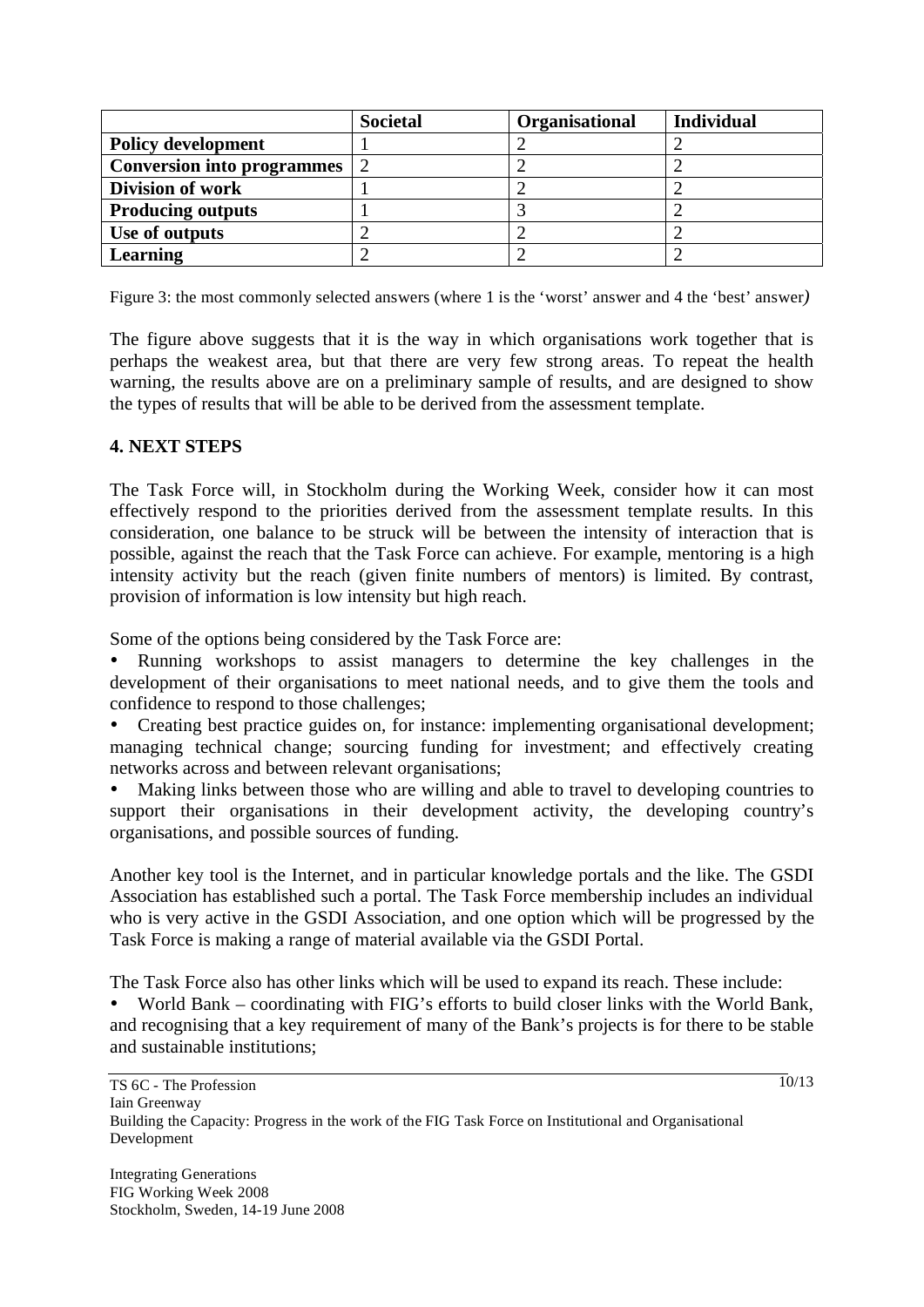• UN Agencies – FIG has strong links with many UN Agencies, and their work will also be supported by the presence of strong institutions in developing countries. They may therefore be able and willing to provide a range of support to the Task Force;

• EuroGeographics – this is the association of European National Mapping and Cadastral Agencies. They may be willing to offer support, in expertise or possibly financially, to support the building of strong peer organisations, particularly in Eastern Europe and some parts of Asia;

• International Hydrographic Organisation (IHO) – the Organisation has a worldwide remit and therefore contributes significantly in the development of national hydrographic organisations. FIG and IHO have a joint International Advisory Board, along with ICA.

There are also important links with all of FIG's Commissions.

# **5. FINAL REMARKS**

The FIG Task Force on Institutional and Organisational Development was established by the General Assembly in 2007. It has in the last year:

• Developed, tested and refined a self-assessment model to determine where the main strengths and weaknesses in land administration capacity lie;

- Begun to review the results of the template;
- Begun to consider the material that it can produce to support capacity development, and how to give that material wide exposure.

This programme of work reflects the need to assess capacity before significant resource is put into building capacity. In Stockholm, the Task Force's attention will move to the outputs it can produce to respond to the areas of concern in the results of the self-assessment template, and how to make these widely available.

The author, as Task Force Chair, gratefully acknowledges all of the input and support provided by the Task Force members, FIG Council and Commission Officers, and others, in bringing the work to this stage.

Integrating Generations FIG Working Week 2008 Stockholm, Sweden, 14-19 June 2008  $\frac{1}{11/13}$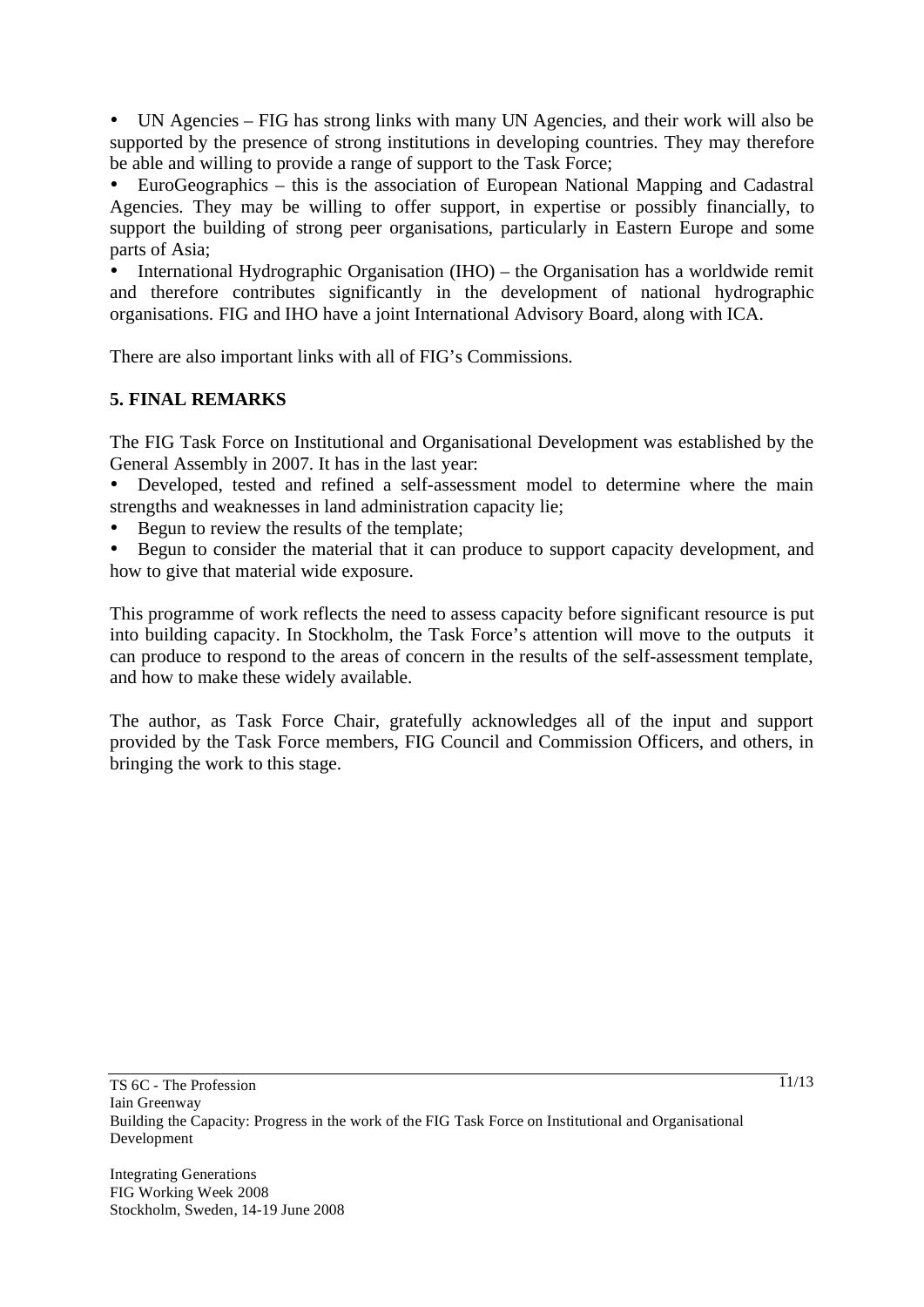### **REFERENCES**

Enemark, S. and Williamson, I., 2004, Capacity Building in Land Administration – A Conceptual Approach. Survey Review, Vol. 37, No 294, pp 639-650.

Enemark, S. and van der Molen, P., 2006, A Framework for Self-Assessment of Capacity Needs in Land Administration. Proceedings of the XXIII FIG Congress, Munich, October 2006. Available from www.fig.net

Enemark, S., 2004, Building Land Information Policies. Proceedings of UN/FIG Special Forum on Building Land Information Policies in the Americas. Aguascalientes, Mexico, 26- 27 October 2004.

Enemark, S. and Greenway, I., 2006, Promoting Institutional and Organisational Development in Surveying and Land Administration. Proceedings of the XXIII FIG Congress, Munich, October 2006. Available from www.fig.net

Greenway, I. and Enemark, S., 2007, FIG's contribution to Institutional and Organisational Development. Proceedings of the FIG Working Week, Hong Kong, May 2007. Available from www.fig.net

HMT, 2000, Public Services Productivity: Meeting the Challenge. Available from http://www.hm-

treasury.gov.uk./documents/public\_spending\_reporting/public\_service\_performance/pspp/psp p\_meetingchallenge.cfm

Mhlanga, A. and Greenway, I., 1999, Recent experiences in developing Swaziland's Surveyor General's Department. Survey Review, Volume 35, No 274, pp 231-242.

OXERA (Oxford Economic Research Associates Ltd), 1999, The economic contribution of Ordnance Survey GB. Report available at http://www.ordnancesurvey.co.uk/

UNDP, 1998, Capacity Assessment and Development. Technical Advisory Paper No. 3.

 $\frac{1}{2}$ /13